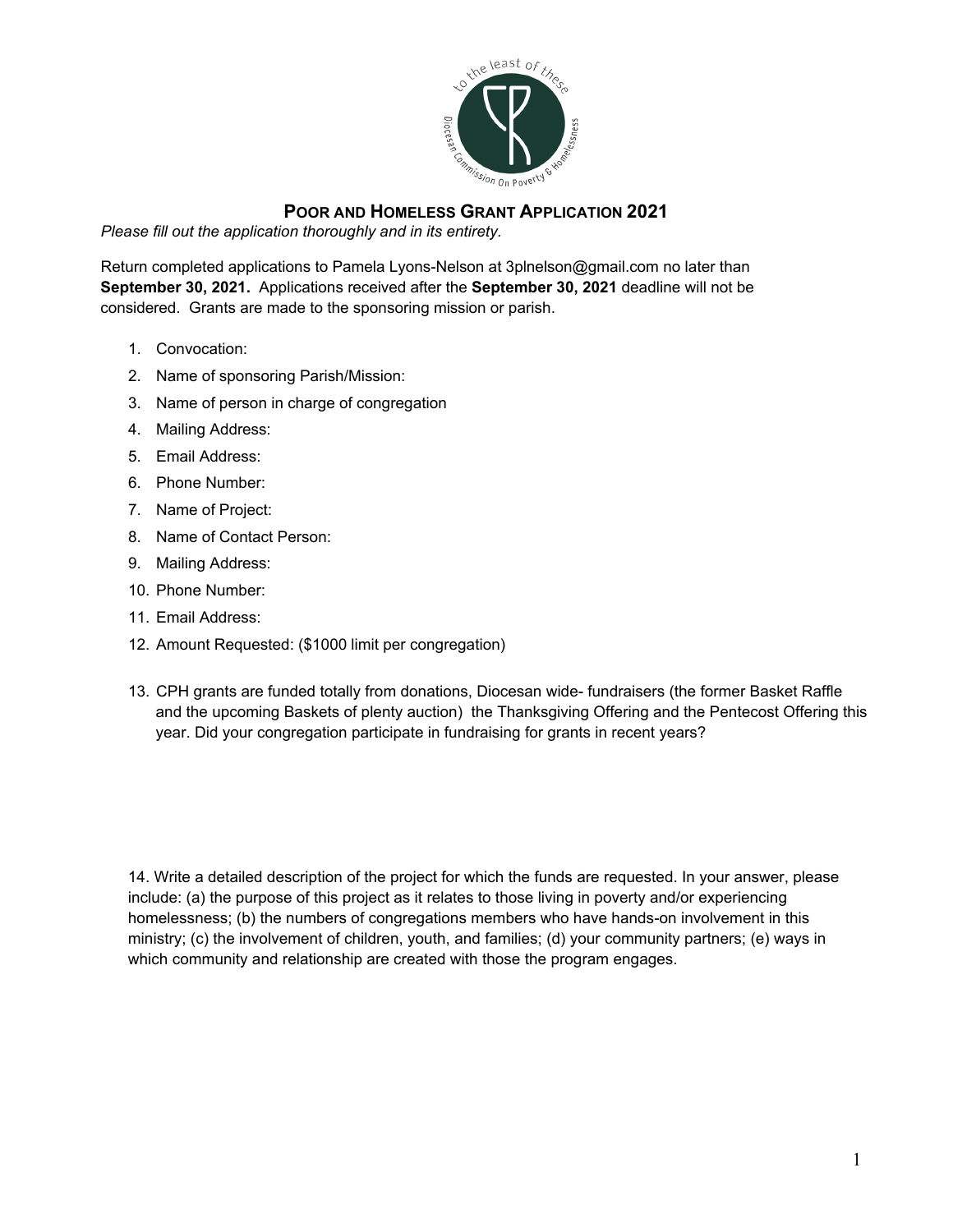15. What are you doing to get input from the people who are served by this project? How has that affected the directions your church has taken?

16. Are you able to get meaningful input from the people served by this project and stay safe and well?

17. If this is a continuing program or project, please explain how you evaluate your program's on-going effectiveness and any ways you have found opportunities to continue, change, or innovate, citing your vision for this ministry?

## 18. **Finance and Budget:**

- a. Total budgeted expenses during the previous year (list category and amount):
- b. Your funding sources were (include amount per source):
- c. If this is a new project, your projected expenses are (list category and amount):
- d. Other possible sources of funding you are exploring are:
- e. The total amount of funding coming from your Parish/Mission is:
- 19. Share an anecdote that demonstrates the nature of this ministry.